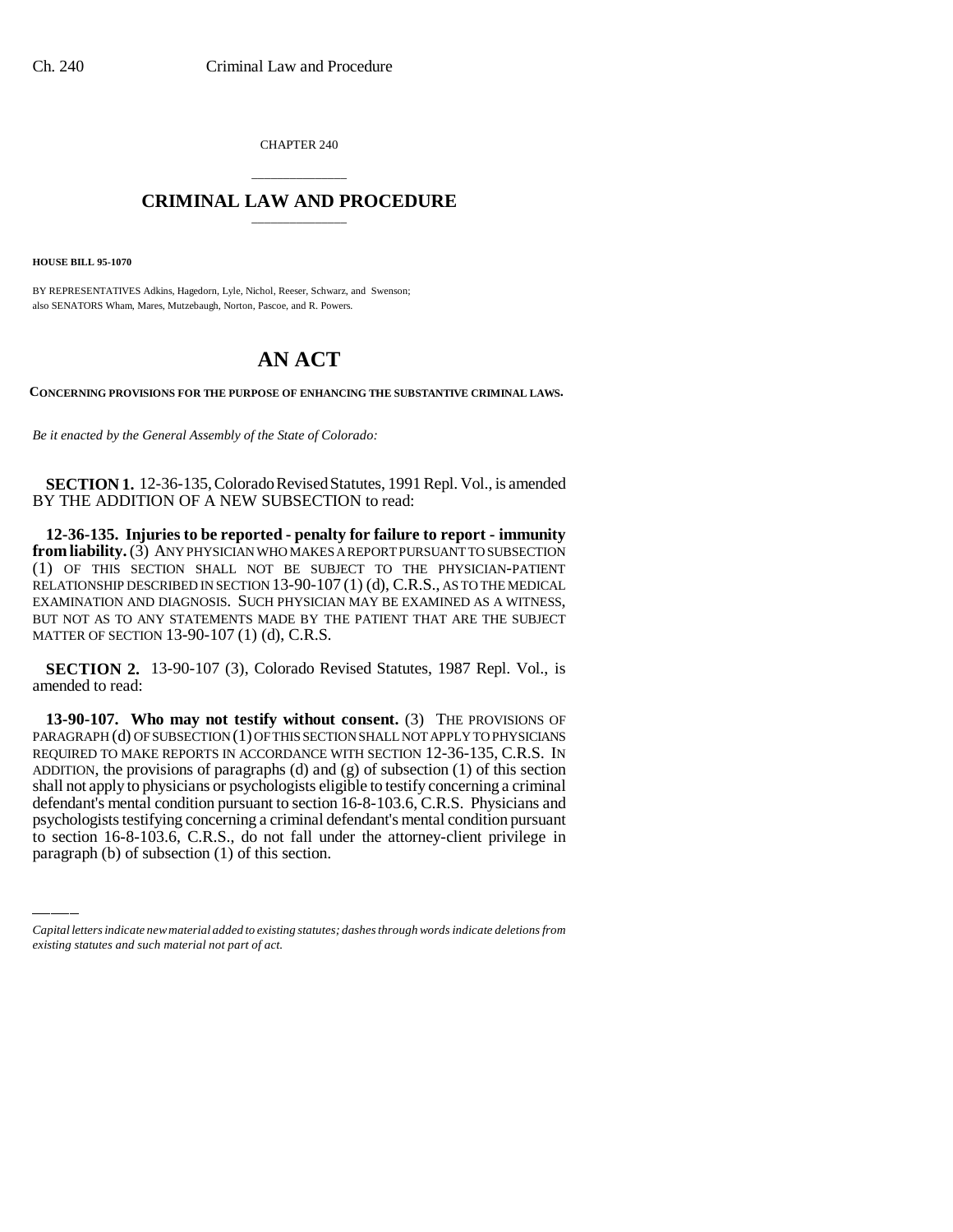**SECTION 3.** 16-11-309 (1) (b), Colorado Revised Statutes, 1986 Repl. Vol., as amended, is repealed as follows:

**16-11-309. Mandatory sentences for violent crimes.** (1) (b) Any person convicted of a crime against an at-risk adult or at-risk juvenile in which the convicted person used, or possessed and threatened the use of, a deadly weapon shall be sentenced to a term of incarceration of at least the midpoint in the presumptive range provided for such offense in section  $18-1-105(1)$  (a), C.R.S., without suspension. Thereafter, the provisions of paragraph (a) of this subsection (1) shall apply.

**SECTION 4.** 18-2-101, Colorado Revised Statutes, 1986 Repl. Vol., as amended, is amended BY THE ADDITION OF A NEW SUBSECTION to read:

**18-2-101. Criminal attempt.** (3.5) CRIMINAL ATTEMPT TO COMMIT ANY CRIME FOR WHICH A COURT IS REQUIRED TO SENTENCE A DEFENDANT FOR A CRIME OF VIOLENCE IN ACCORDANCE WITH SECTION 16-11-309, C.R.S., IS ITSELF A CRIME OF VIOLENCE FOR THE PURPOSES OF THAT SECTION.

**SECTION 5.** 18-2-201, Colorado Revised Statutes, 1986 Repl. Vol., as amended, is amended BY THE ADDITION OF NEW SUBSECTION to read:

**18-2-201. Conspiracy.** (4.5) CONSPIRACY TO COMMIT ANY CRIME FOR WHICH A COURT IS REQUIRED TO SENTENCE A DEFENDANT FOR A CRIME OF VIOLENCE IN ACCORDANCE WITH SECTION 16-11-309,C.R.S., IS ITSELF A CRIME OF VIOLENCE FOR THE PURPOSES OF THAT SECTION.

**SECTION 6.** 18-3-202 (1) (d) and (2) (d), Colorado Revised Statutes, 1986 Repl. Vol., are repealed as follows:

**18-3-202. Assault in the first degree.** (1) A person commits the crime of assault in the first degree if:

(d) Acting either alone or with one or more persons, he commits or attempts to commit murder, robbery, arson, burglary, escape in the first degree, kidnapping in the first degree, sexual assault in the first or second degree, or class 3 felony sexual assault on a child and in the course of or in furtherance of the crime that he is committing or attempting to commit, or of immediate flight therefrom, the serious bodily injury of a person, other than a participant in the commission or attempted commission of the crime, is caused by anyone; or

(2) (d) If a defendant is convicted of assault in the first degree pursuant to paragraph (d) of subsection (1) of this section, for an assault involving serious bodily injury which he himself caused while committing or attempting to commit murder, robbery, first degree arson, first or second degree burglary, first degree escape, first degree kidnapping, second degree sexual assault, class 3 felony sexual assault on a child, or attempted first degree sexual assault, or during the immediate flight therefrom, the court shall sentence the defendant in accordance with the provisions of section 16-11-309, C.R.S.

**SECTION 7.** 18-3-203 (1) (b) and (2) (c), Colorado Revised Statutes, 1986 Repl. Vol., as amended, are amended, and the said 18-3-203 (2) is further amended BY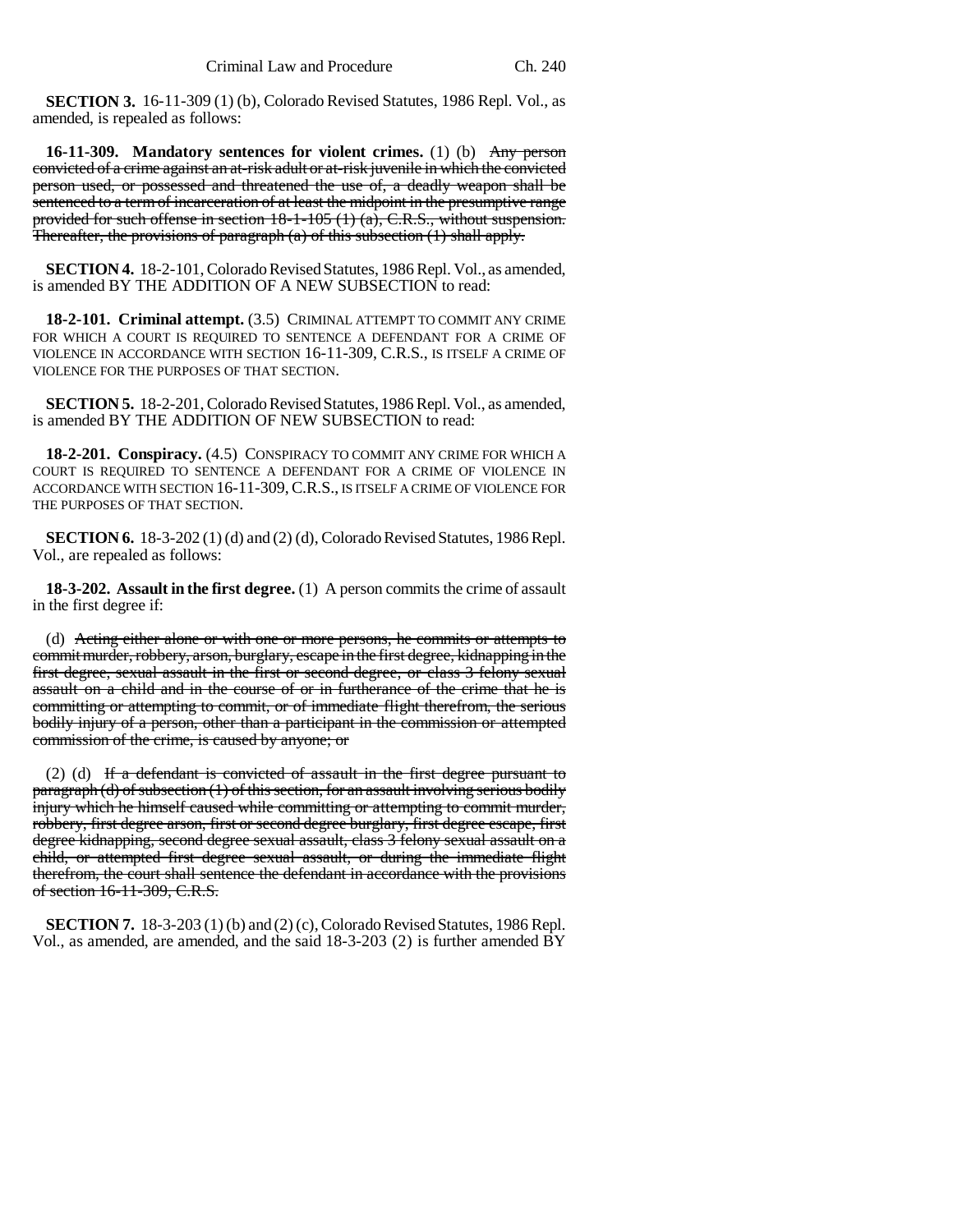### THE ADDITION OF A NEW PARAGRAPH, to read:

**18-3-203. Assault in the second degree.** (1) A person commits the crime of assault in the second degree if:

(b) With intent to cause bodily injury to another person, he OR SHE causes  $\sigma$ attempts to cause such injury to any person by means of a deadly weapon; or

(2) (b.5) ASSAULT IN THE SECOND DEGREE BY ANY PERSON UNDER SUBSECTION (1) OF THIS SECTION WITHOUT THE CIRCUMSTANCES PROVIDED IN PARAGRAPH (a) OF THIS SUBSECTION (2) IS A CLASS 3 FELONY IF THE PERSON WHO IS ASSAULTED, OTHER THAN A PARTICIPANT IN THE CRIME, SUFFERED SERIOUS BODILY INJURY DURING THE COMMISSION OR ATTEMPTED COMMISSION OF OR FLIGHT FROM THE COMMISSION OR ATTEMPTED COMMISSION OF MURDER, ROBBERY, ARSON, BURGLARY, ESCAPE IN THE FIRST DEGREE, KIDNAPPING IN THE FIRST DEGREE, SEXUAL ASSAULT IN THE FIRST OR SECOND DEGREE, OR CLASS 3 FELONY SEXUAL ASSAULT ON A CHILD.

(c) If a defendant is convicted of assault in the second degree pursuant to paragraph (a), (b), (c), (d), or (g) of subsection (1) of this section OR PARAGRAPH (b.5) OF THIS SUBSECTION (2) EXCEPT WITH RESPECT TO SEXUAL ASSAULT IN THE FIRST DEGREE, the court shall sentence the defendant in accordance with the provisions of section 16-11-309, C.R.S. A DEFENDANT CONVICTED OF ASSAULT IN THE SECOND DEGREE PURSUANT TO PARAGRAPH (b.5) OF THIS SUBSECTION (2) SHALL BE SENTENCED IN ACCORDANCE WITH SECTION 18-1-105 (9) (e).

**SECTION 8.** 18-3-209, Colorado Revised Statutes, 1986 Repl. Vol., as amended, is repealed as follows:

**18-3-209. Assault on the elderly or persons with disabilities - legislative declaration.** (1) A person who commits second or third degree assault and the victim is a person who is sixty years of age or older or disabled because of the loss of or permanent loss of use of a hand or foot or because of blindness or the permanent impairment of vision in both eyes to such a degree as to constitute virtual blindness commits assault on the elderly or on persons with disabilities.

(2) If the assault on the elderly or on persons with disabilities is second degree assault and is committed without the circumstances provided in section 18-3-203 (2) (a) being present, it is a class 3 felony. If the assault on the elderly or on persons with disabilities is second degree assault as defined in section  $18-3-203(1)(b)$  or  $(1)$ (d), the court shall sentence the defendant in accordance with the provisions of section 16-11-309, C.R.S.

(3) If the assault on the elderly or on persons with disabilities is third degree assault, it is a class 5 felony.

(4) If the elderly assault victim or assault victim with a disability has sustained monetary damages, the court may order the offender to provide restitution pursuant to section 16-11-204.5 and article 28 of title 17, C.R.S. If, after a reasonable period not to exceed one hundred eighty days, the offender has not initiated restitution, the offender's probation may be revoked.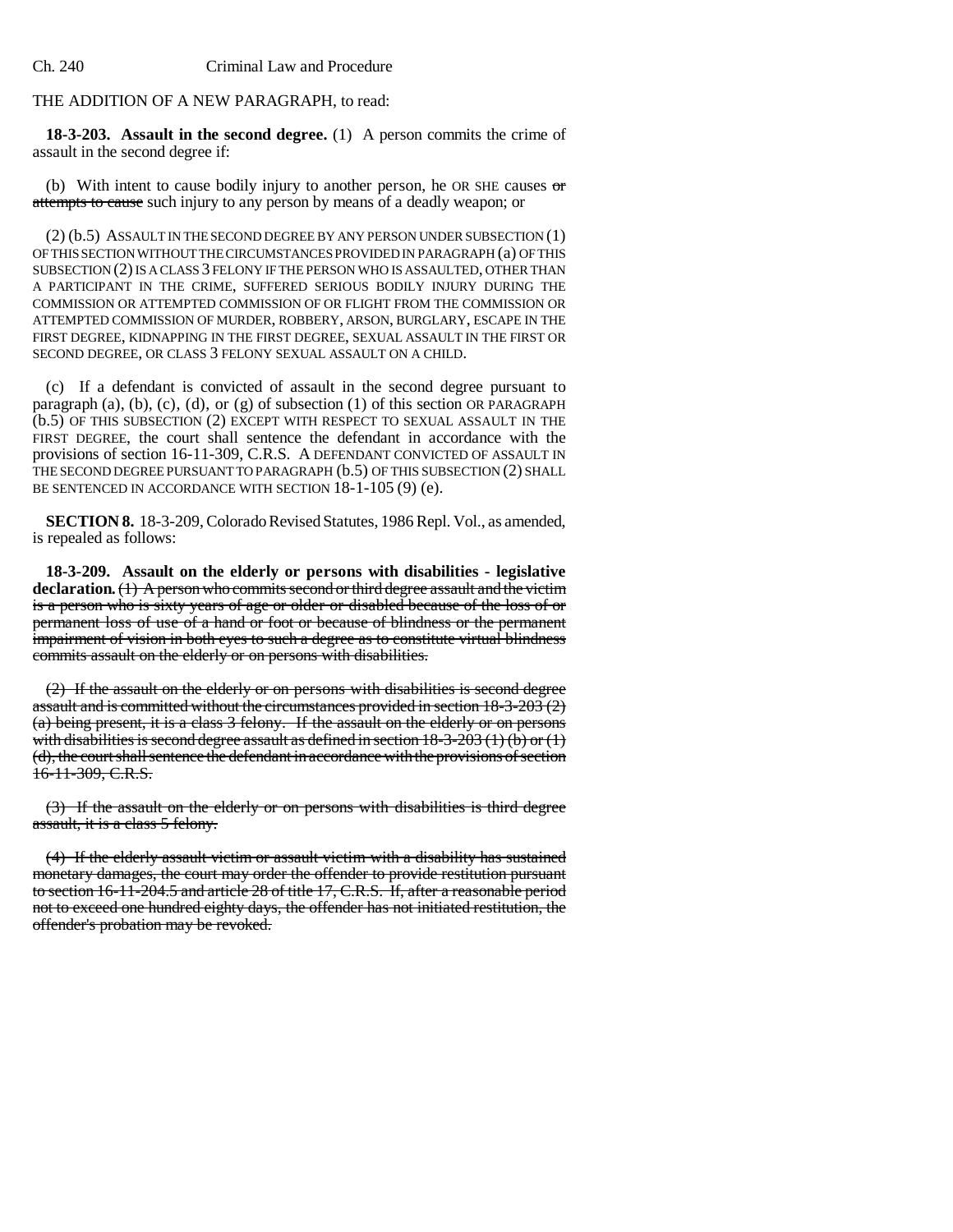(5) The general assembly recognizes that fear of crime is one of the major personal concerns of elderly persons and persons with disabilities and that elderly persons and persons with disabilities are more vulnerable to and disproportionately damaged by crime because they are less able to escape offenders and are more likely to receive serious injury. The elderly and persons with disabilities are particularly impacted by crimes of assault because they tend to suffer the greatest relative deprivation financially, physically, and psychologically - as a result of the crimes against them. Elderly persons and persons with disabilities are seldom as physically or emotionally equipped to protect themselves or aid in their own security as are their younger or more physically able counterparts in society. At the same time, they are far more susceptible than other groups to the adverse long-term effects of assault. The general assembly therefore finds that the penalty for the crime of assault on an elderly person or a person with a disability should be more severe than the penalty for assault on other members of society.

**SECTION 9.** 18-3-402 (4), Colorado Revised Statutes, 1986 Repl. Vol., is amended to read:

**18-3-402. Sexual assault in the first degree.** (4) If a defendant is convicted of sexual assault in the first degree pursuant to subsection (3) of this section, the court shall sentence the defendant in accordance with section 18-1-105 (9) (e). A person convicted of sexual assault in the first degree pursuant to subsection (3) of this section shall not be sentenced under the crime of violence provisions of section 16-11-309 (2), C.R.S. ANY SENTENCE FOR A CONVICTION UNDER SUBSECTION (3) OF THIS SECTION SHALL BE CONSECUTIVE TO ANY SENTENCE FOR A CONVICTION FOR A CRIME OF VIOLENCE UNDER SECTION 16-11-309, C.R.S.

**SECTION 10.** 18-3-404 (3), Colorado Revised Statutes, 1986 Repl. Vol., as amended, is amended to read:

**18-3-404. Sexual assault in the third degree.** (3) If a defendant is convicted of the class 4 felony of sexual assault in the third degree pursuant to subsection (1.5) or (2) of this section, the court shall sentence the defendant in accordance with the provisions of section 16-11-309, C.R.S.; EXCEPT THAT THIS SUBSECTION (3) SHALL NOT APPLY TO PARAGRAPH (g) OF SUBSECTION (1) OF THIS SECTION AS IT APPLIES TO SUBSECTION (2) OF THIS SECTION.

**SECTION 11.** 18-3-405 (2) and (3), Colorado Revised Statutes, 1986 Repl. Vol., as amended, are amended to read:

**18-3-405. Sexual assault on a child.** (2) Sexual assault on a child is a class 4 felony, but it is a class 3 felony if:

(a) The actor commits the offense on a victim by use of such force, intimidation, or threat as specified in section  $18-3-402(1)(a)$ ,  $(1)(b)$ , or  $(1)(c)$ ; or THE ACTOR APPLIES FORCE AGAINST THE VICTIM IN ORDER TO ACCOMPLISH OR FACILITATE SEXUAL CONTACT; OR

(b) Repealed. THE ACTOR, IN ORDER TO ACCOMPLISH OR FACILITATE SEXUAL CONTACT, THREATENS IMMINENT DEATH, SERIOUS BODILY INJURY, EXTREME PAIN, OR KIDNAPPING AGAINST THE VICTIM OR ANOTHER PERSON, AND THE VICTIM BELIEVES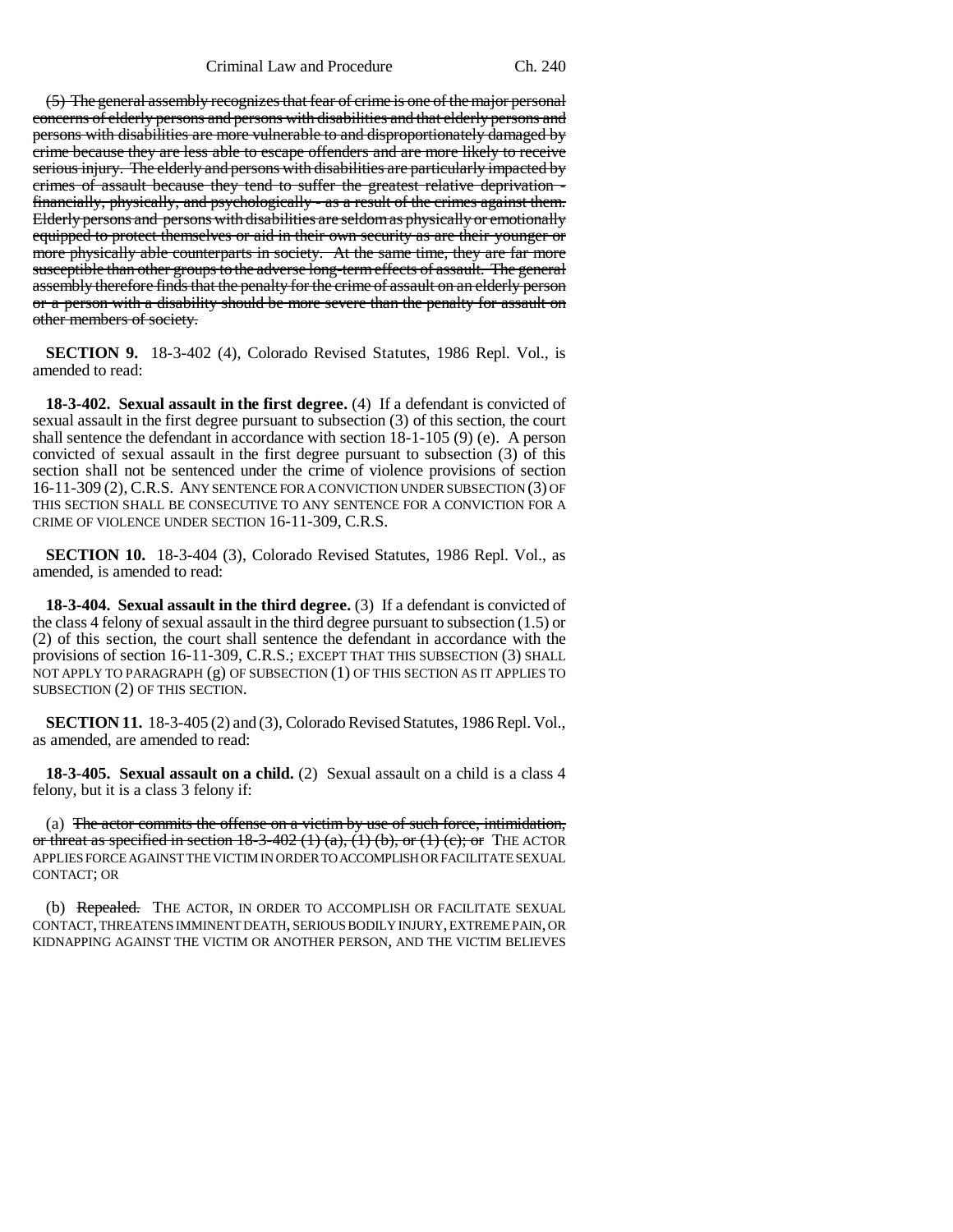#### Ch. 240 Criminal Law and Procedure

THAT THE ACTOR HAS THE PRESENT ABILITY TO EXECUTE THE THREAT; OR

(c) THE ACTOR, IN ORDER TO ACCOMPLISH OR FACILITATE SEXUAL CONTACT, THREATENS RETALIATION BY CAUSING IN THE FUTURE THE DEATH OR SERIOUS BODILY INJURY, EXTREME PAIN, OR KIDNAPPING AGAINST THE VICTIM OR ANOTHER PERSON, AND THE VICTIM BELIEVES THAT THE ACTOR WILL EXECUTE THE THREAT; OR

(d) The actor commits the offense as a part of a pattern of sexual abuse AS DESCRIBED IN SUBSECTION (1) OF THIS SECTION. No specific date or time must be alleged for the pattern of sexual abuse; except that the acts constituting the pattern of sexual abuse must have been committed within ten years of PRIOR TO the offense charged in the information or indictment. The offense charged in the information or indictment shall constitute one of the incidents of sexual contact involving a child necessary to form a pattern of sexual abuse as defined in section 18-3-401 (2.5).

(3) If a defendant is convicted of the class 3 felony of sexual assault on a child pursuant to paragraph PARAGRAPHS (a)  $\sigma$  (c) TO (d) of subsection (2) of this section, the court shall sentence the defendant in accordance with the provisions of section 16-11-309, C.R.S.

**SECTION 12.** 18-4-409 (3) (b) and (4), Colorado Revised Statutes, 1986 Repl. Vol., as amended, are amended to read:

**18-4-409. Aggravated motor vehicle theft.** (3) Aggravated motor vehicle theft in the first degree is a:

(b) Class 3 felony if the value of the motor vehicle or motor vehicles involved is more than fifteen thousand dollars or if the defendant has twice previously been convicted OR ADJUDICATED of charges separately brought and tried either in this state or elsewhere of an offense involving theft of a motor vehicle under the laws of this state, any other state, the United States, or any territory subject to the jurisdiction of the United States.

(4) A person commits aggravated motor vehicle theft in the second degree if he OR SHE knowingly obtains or exercises control over the motor vehicle of another without authorization or by threat or deception and if none of the aggravating factors in subsection (2) of this section are present. Aggravated motor vehicle theft in the second degree is a class 2 misdemeanor but is a class 5 felony if committed by a person who has been twice previously convicted OR ADJUDICATED of charges separately brought and tried either in this state or elsewhere of an offense involving theft of a motor vehicle under the laws of this state, any other state, the United States, or any territory subject to the jurisdiction of the United States, even though none of the aggravating factors set forth in subsection (2) of this section are present.

**SECTION 13.** 18-6-804, Colorado Revised Statutes, 1986 Repl. Vol., as amended, is repealed as follows:

**18-6-804. Repeal of part.** This part 8 is repealed, effective July 1, 1995.

**SECTION 14.** 18-6.5-103 (3), Colorado Revised Statutes, 1986 Repl. Vol., as amended, is amended to read: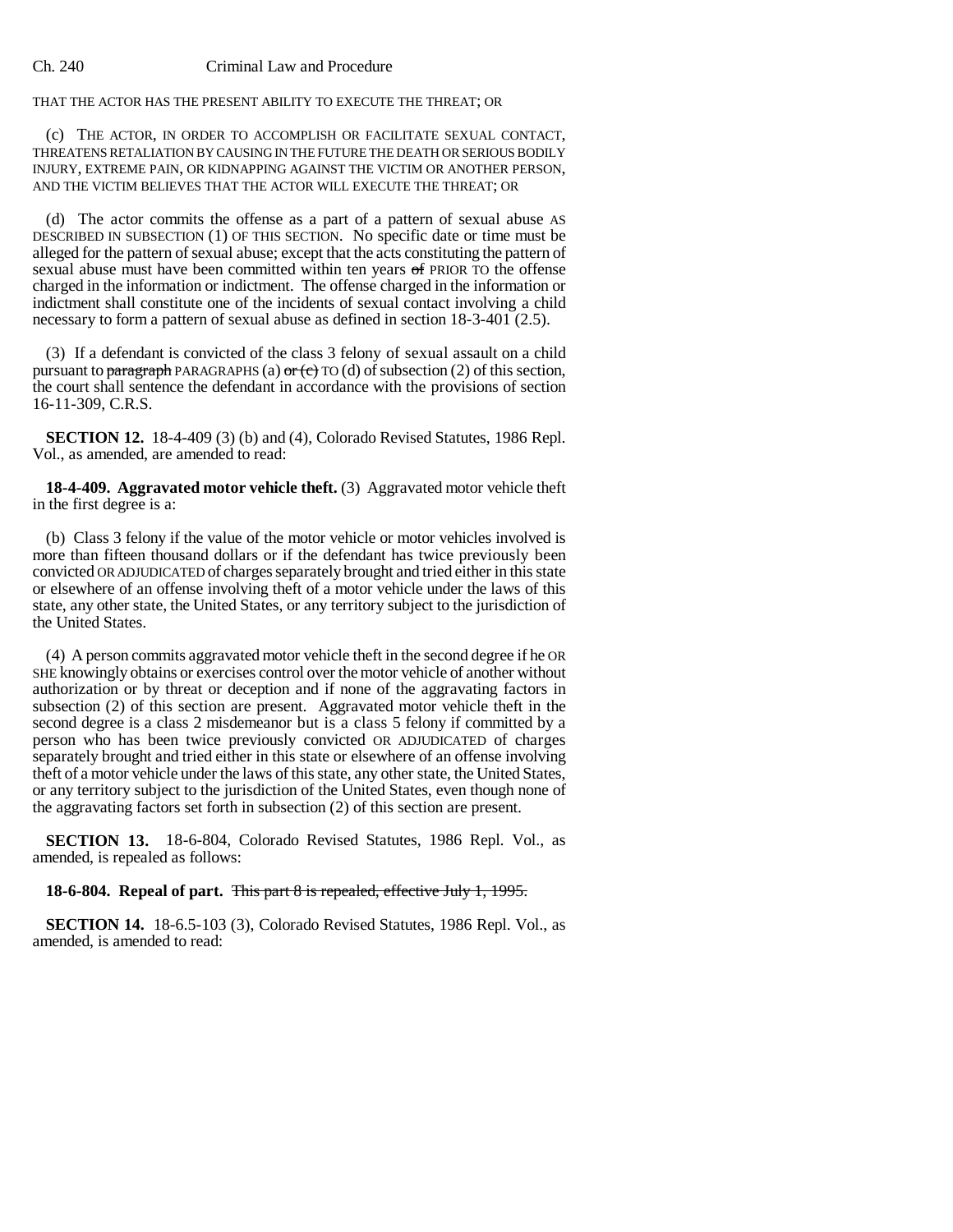**18-6.5-103. Crimes against at-risk adults and at-risk juveniles classifications.** (3) (a) Any person who commits a crime of assault in the first degree, as such crime is described in section 18-3-202, and the victim is an at-risk adult or an at-risk juvenile commits a class 2 felony. If the defendant is convicted of assault on an at-risk adult or an at-risk juvenile in the first degree under the circumstances described in section 18-3-202 (1) (a) or (1) (c), the court shall sentence the defendant in accordance with the provisions of section 16-11-309, C.R.S. CLASS 4 FELONY IF THE CIRCUMSTANCES DESCRIBED IN SECTION 18-3-202 (2) (a) ARE PRESENT AND A CLASS 2 FELONY IF SUCH CIRCUMSTANCES ARE NOT PRESENT.

(b) Any person who commits a crime of assault in the second degree, as such crime is described in section 18-3-203, without the circumstances provided in section  $18-3-203(2)$  (a) being present and the victim is an at-risk adult or an at-risk juvenile commits a class 3 felony. If the defendant is convicted of assault of an at-risk adult or an at-risk juvenile in the second degree under the circumstances described in section  $18-3-203$  (1) (b) or (1) (d), the court shall sentence the defendant in accordance with the provisions of section 16-11-309, C.R.S. CLASS 5 FELONY IF THE CIRCUMSTANCES DESCRIBED IN SECTION 18-3-203 (2) (a) ARE PRESENT AND A CLASS 3 FELONY IF SUCH CIRCUMSTANCES ARE NOT PRESENT.

(c) Any person who commits a crime of assault in the third degree, as such crime is described in section 18-3-204, and the victim is an at-risk adult or an at-risk juvenile commits a class 5 CLASS 6 felony.

**SECTION 15.** 18-7-302 (2), (3), and (4), Colorado Revised Statutes, 1986 Repl. Vol., as amended, are amended to read:

**18-7-302. Indecent exposure.** (2) (a) INDECENT EXPOSURE TO A PERSON FIFTEEN YEARS OF AGE OR OLDER IS A CLASS 3 MISDEMEANOR.

(b) Indecent exposure to a child UNDER THE AGE OF FIFTEEN YEARS is a class 2 misdemeanor.

(3) A second offense of the offense described in PARAGRAPH (b) OF subsection (2) of this section following the conviction for any such offense is a class 1 misdemeanor.

(4) Any subsequent offense of the offense described in PARAGRAPH (b) OF subsection (2) of this section following a second conviction for any such offense is a class 6 felony.

**SECTION 16.** 18-8-208, Colorado Revised Statutes, 1986 Repl. Vol., is amended BY THE ADDITION OF A NEW SUBSECTION to read:

**18-8-208. Escapes.** (9) THE MINIMUM SENTENCES PROVIDED BY SECTIONS 18-1-105, 18-1-106, AND 18-1-107, RESPECTIVELY, FOR VIOLATION OF THE PROVISIONS OF THIS SECTION SHALL BE MANDATORY, AND THE COURT SHALL NOT GRANT PROBATION OR A SUSPENDED SENTENCE, IN WHOLE OR IN PART.

**SECTION 17.** Part 7 of article 8 of title 18, Colorado Revised Statutes, 1986 Repl. Vol., as amended, is amended BY THE ADDITION OF A NEW SECTION to read: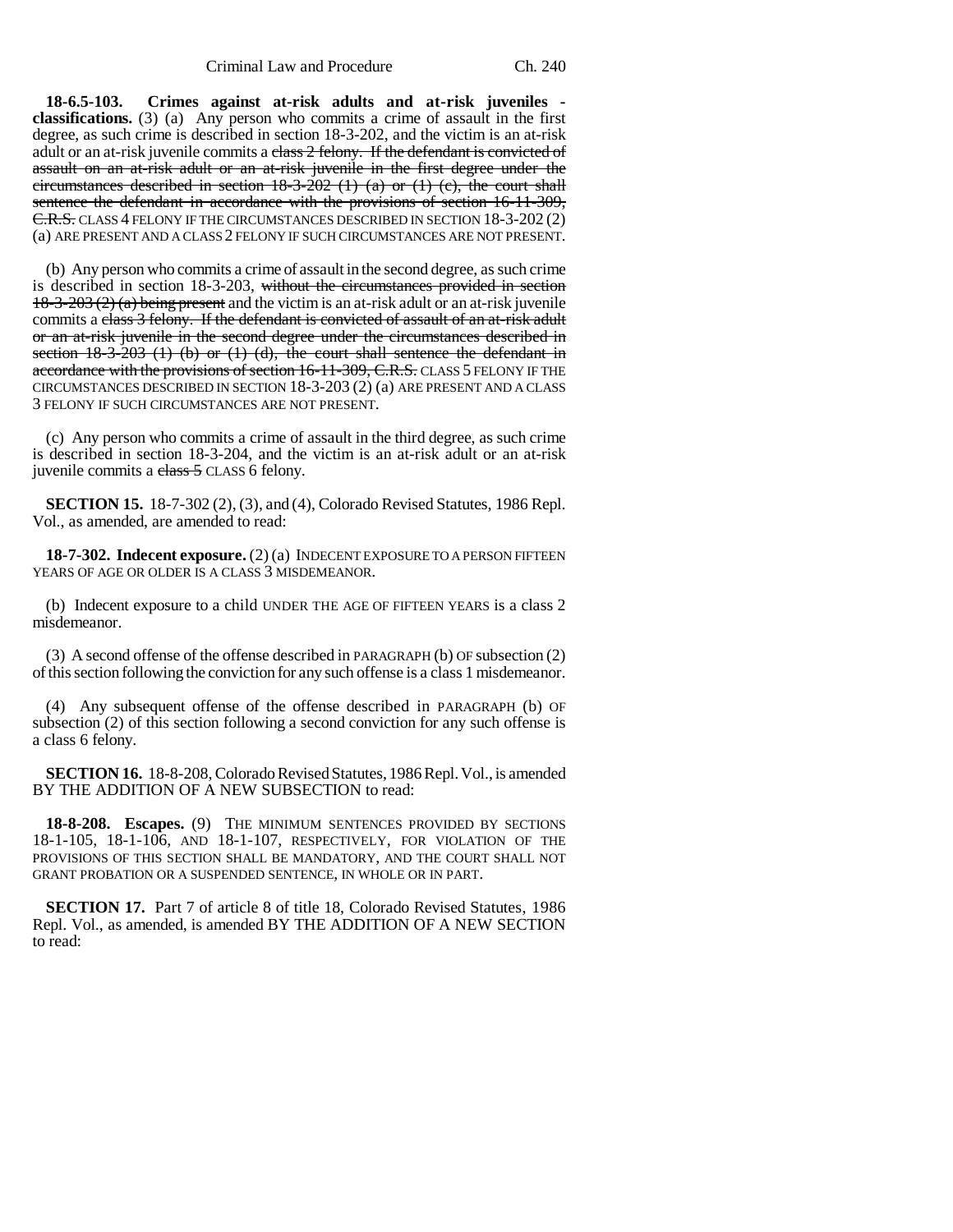#### Ch. 240 Criminal Law and Procedure

**18-8-706.5. Retaliation against a juror.** (1) AN INDIVIDUAL COMMITS RETALIATION AGAINST A JUROR IF SUCH INDIVIDUAL USES A THREAT, ACT OF HARASSMENT, OR ACT OF HARM OR INJURY UPON ANY PERSON OR PROPERTY, WHICH ACTION IS DIRECTED TO OR COMMITTED UPON A JUROR WHO HAS SERVED FOR A CRIMINAL OR CIVIL TRIAL INVOLVING THE INDIVIDUAL OR A PERSON OR PERSONS ON WHOSE BEHALF THE INDIVIDUAL IS ACTING, A MEMBER OF THE JUROR'S FAMILY, AN INDIVIDUAL IN CLOSE RELATIONSHIP TO THE JUROR, OR AN INDIVIDUAL RESIDING IN THE SAME HOUSEHOLD WITH THE JUROR, AS RETALIATION OR RETRIBUTION AGAINST SUCH JUROR.

(2) RETALIATION AGAINST A JUROR IS A CLASS 3 FELONY.

**SECTION 18.** 18-9-101 (2), Colorado Revised Statutes, 1986 Repl. Vol., is amended to read:

**18-9-101. Definitions.** As used in this part 1, unless the context otherwise requires:

(2) "Riot" means a public disturbance involving an assemblage of  $five$  THREE or more persons which by tumultuous and violent conduct creates grave danger of damage or injury to property or persons or substantially obstructs the performance of any governmental function.

**SECTION 19.** 18-9-120 (1) (a), Colorado Revised Statutes, 1986 Repl. Vol., is amended to read:

**18-9-120. Terrorist training activities - penalties - exemptions.** (1) As used in this section, unless the context otherwise requires:

(a) "Civil disorder" means any planned public disturbance involving acts of violence by an assemblage of two or more persons which THAT causes an immediate danger of, or results in, damage or injury to the property or TO ANOTHER person. of any other individual.

**SECTION 20.** 18-19-102 (2), Colorado Revised Statutes, 1986 Repl. Vol., as amended, is amended to read:

**18-19-102. Definitions.** As used in this article, unless the context otherwise requires:

(2) "Drug offender" means any person convicted of any offense under article 18 of this title OR AN ATTEMPT TO COMMIT SUCH OFFENSE AS PROVIDED BY ARTICLE 2 OF THIS TITLE.

**SECTION 21.** 18-17-103 (5) (b) (IV), Colorado Revised Statutes, 1986 Repl. Vol., as amended, is amended to read:

**18-17-103. Definitions.** As used in this article, unless the context otherwise requires:

(5) "Racketeering activity" means to commit, to attempt to commit, to conspire to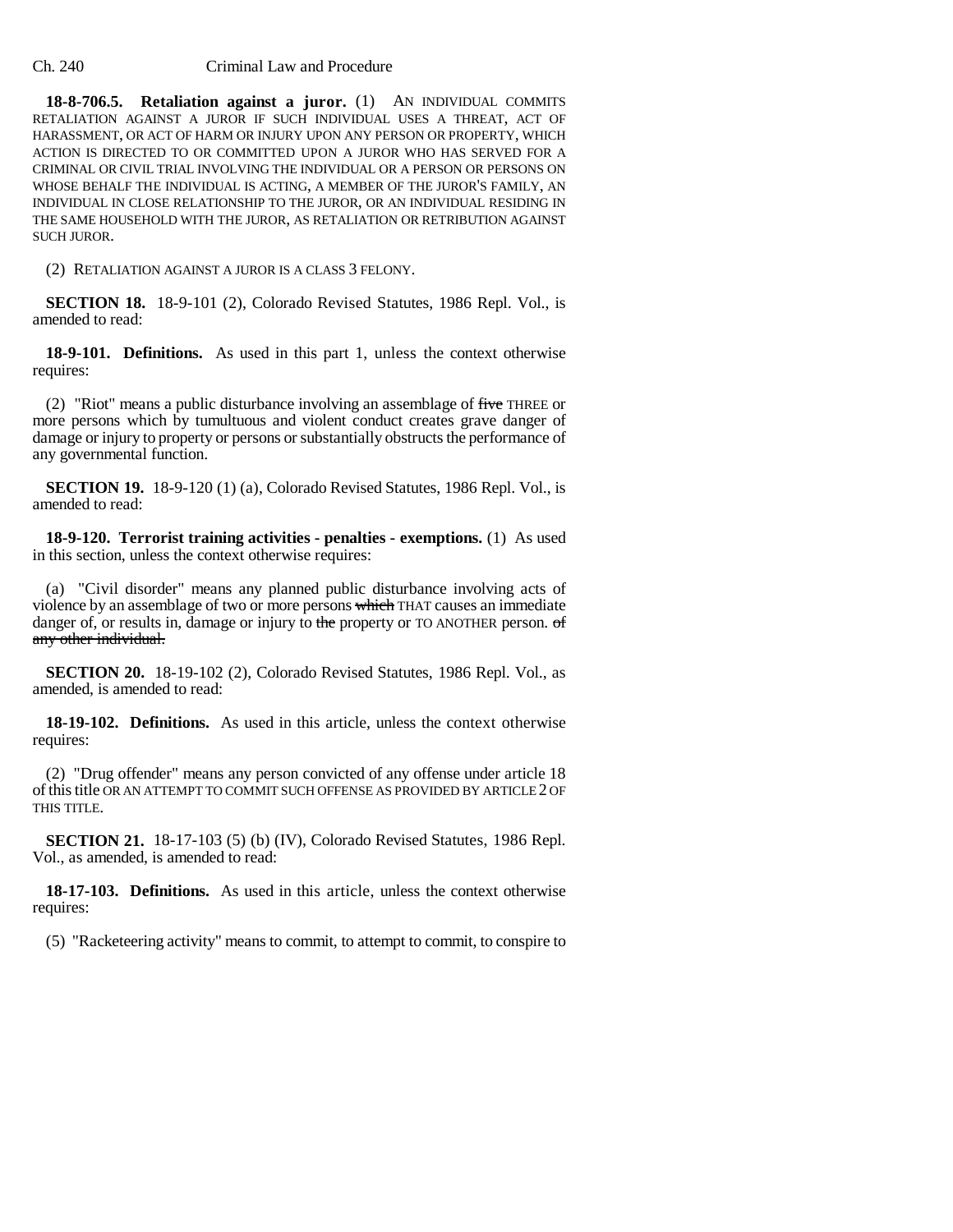commit, or to solicit, coerce, or intimidate another person to commit:

(b) Any violation of the following provisions of the Colorado statutes or any criminal act committed in any jurisdiction of the United States which, if committed in this state, would be a crime under the following provisions of the Colorado statutes:

(IV) Offenses involving fraud, as defined in sections 18-5-102 (first degree forgery),  $18-5-103$  18-5-104 (second degree forgery), 18-5-105 (criminal possession of first degree forged instrument), 18-5-109 (criminal possession of forgery devices), 6-16-111, C.R.S., (felony charitable fraud), 18-5-206 (defrauding a secured creditor or debtor), and 18-5-403 (bribery in sports);

**SECTION 22.** 24-4.1-302 (1) (k) and (1) (bb), Colorado Revised Statutes, 1988 Repl. Vol., as amended, are amended to read:

**24-4.1-302. Definitions.** As used in this part 3, and for no other purpose, including the expansion of the rights of any defendant:

(1) "Crime" means any of the following acts or omissions in violation of the statutes of the state of Colorado:

(k) Assault on the elderly or on persons with disabilities, in violation of section 18-3-209, C.R.S.;

(bb) Crimes against at-risk adults OR AT-RISK JUVENILES, in violation of section 18-6.5-103, C.R.S.; or

**SECTION 23.** Part 4 of article 9 of title 16, Colorado Revised Statutes, 1986 Repl. Vol., as amended, is amended BY THE ADDITION OF THE FOLLOWING NEW SECTIONS to read:

**16-9-404. Evaluation and report.** (1) WHEN THE DEFENDANT FILES A MOTION ALLEGING THAT THE DEFENDANT IS A MENTALLY RETARDED DEFENDANT, THE COURT SHALL ORDER ONE OR MORE EVALUATIONS OF THE DEFENDANT WITH REGARD TO SUCH MOTION.

(2) IN ORDERING AN EVALUATION OF THE DEFENDANT PURSUANT TO SUBSECTION (1) OF THIS SECTION, THE COURT SHALL SPECIFY THE PLACE WHERE THE EVALUATION IS TO BE CONDUCTED AND THE PERIOD OF TIME ALLOCATED FOR THE EVALUATION. IN DETERMINING THE PLACE WHERE THE EVALUATION IS TO BE CONDUCTED, THE COURT SHALL GIVE PRIORITY TO THE PLACE WHERE THE DEFENDANT IS IN CUSTODY, UNLESS THE NATURE AND CIRCUMSTANCES OF THE EVALUATION REQUIRES DESIGNATION OF A DIFFERENT LOCATION. THE COURT SHALL DIRECT ONE OR MORE PSYCHOLOGISTS WHO ARE RECOMMENDED BY THE EXECUTIVE DIRECTOR OF THE DEPARTMENT OF HUMAN SERVICES PURSUANT TO SECTION 27-10.5-139, C.R.S., OR HIS OR HER DESIGNEE, TO EVALUATE THE DEFENDANT. FOR GOOD CAUSE SHOWN, UPON MOTION OF THE PROSECUTION OR THE DEFENDANT OR UPON THE COURT'S OWN MOTION, THE COURT MAY ORDER SUCH FURTHER OR OTHER EVALUATION AS IT DEEMS NECESSARY. NOTHING IN THIS SECTION SHALL ABRIDGE THE RIGHT OF THE DEFENDANT TO PROCURE AN EVALUATION AS PROVIDED IN SECTION 16-9-405.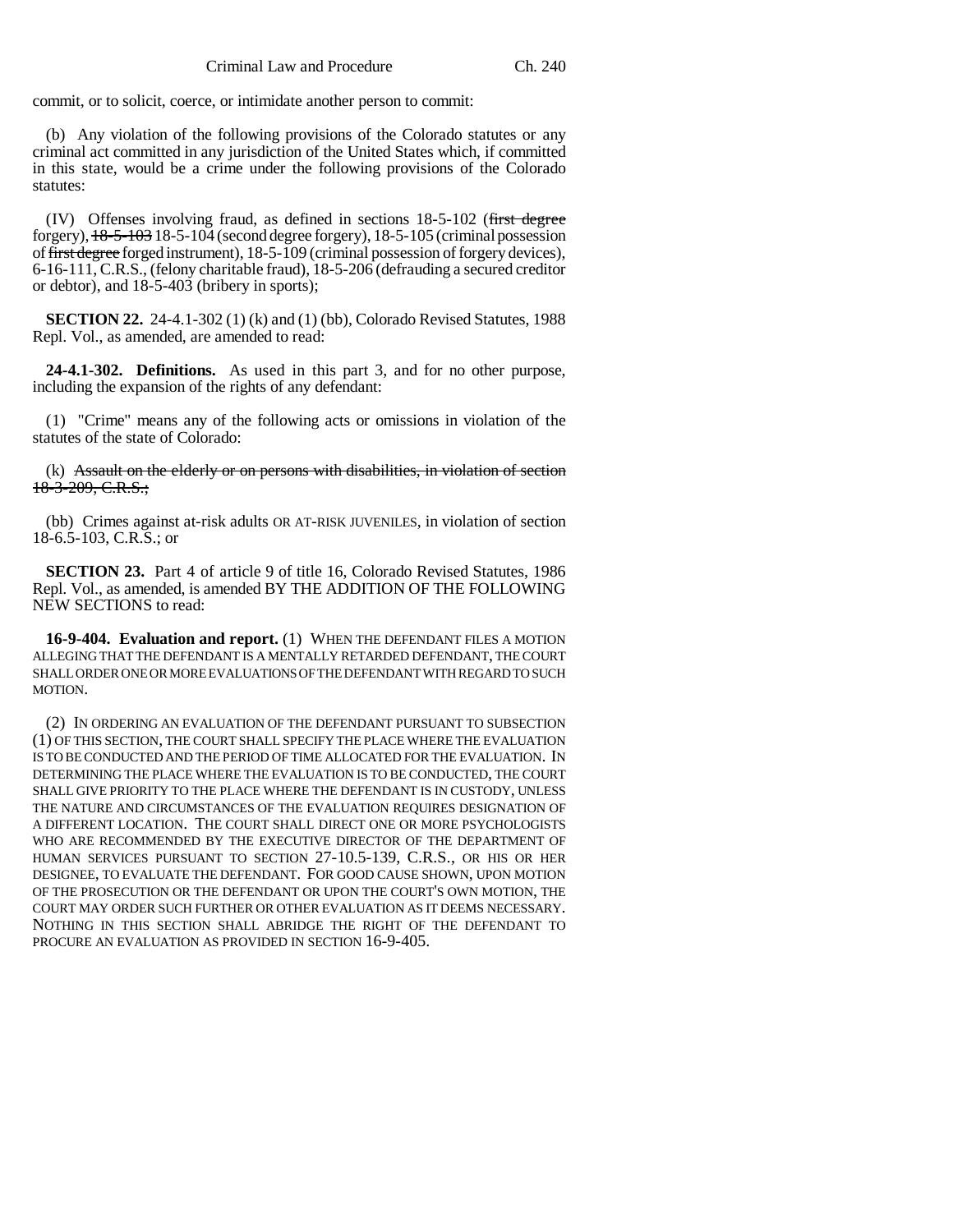#### Ch. 240 Criminal Law and Procedure

(3) THE DEFENDANT SHALL HAVE A PRIVILEGE AGAINST SELF-INCRIMINATION THAT MAY BE INVOKED PRIOR TO OR DURING THE COURSE OF AN EVALUATION UNDER THIS SECTION. A DEFENDANT'S FAILURE TO COOPERATE WITH THE EVALUATORS OR OTHER PERSONNEL CONDUCTING THE EVALUATION MAY BE ADMISSIBLE IN THE DEFENDANT'S MENTAL RETARDATION HEARING.

(4) TO AID IN THE FORMATION OF AN OPINION AS TO MENTAL RETARDATION, IT IS PERMISSIBLE IN THE COURSE OF AN EVALUATION UNDER THIS SECTION TO USE STATEMENTS OF THE DEFENDANT AND ANY OTHER EVIDENCE, INCLUDING BUT NOT LIMITED TO THE CIRCUMSTANCES SURROUNDING THE COMMISSION OF THE OFFENSE AS WELL AS THE MEDICAL AND SOCIAL HISTORY OF THE DEFENDANT, IN EVALUATING THE DEFENDANT.

(5) A WRITTEN REPORT OF THE EVALUATION SHALL BE PREPARED IN TRIPLICATE AND DELIVERED TO THE APPROPRIATE CLERK OF THE COURT. THE CLERK SHALL FURNISH A COPY OF THE REPORT TO BOTH THE PROSECUTING ATTORNEY AND THE COUNSEL FOR THE DEFENDANT.

(6) THE REPORT OF EVALUATION SHALL INCLUDE, BUT IS NOT LIMITED TO:

(a) THE NAME OF EACH EXPERT WHO EVALUATED THE DEFENDANT;

(b) A DESCRIPTION OF THE NATURE, CONTENT, EXTENT, AND RESULTS OF THE EVALUATION AND ANY TESTS CONDUCTED; AND

(c) DIAGNOSIS AND AN OPINION AS TO WHETHER THE DEFENDANT IS MENTALLY RETARDED.

(7) NOTHING IN THIS SECTION SHALL BE CONSTRUED TO PRECLUDE THE APPLICATION OF SECTION 16-8-109.

**16-9-405. Evaluation at insistence of defendant.** (1) IF THE DEFENDANT WISHES TO BE EVALUATED BY AN EXPERT IN MENTAL RETARDATION OF THE DEFENDANT'S CHOICE IN CONNECTION WITH THE MENTAL RETARDATION HEARING UNDER THIS PART 4, THE COURT, UPON TIMELY MOTION, SHALL ORDER THAT THE EVALUATOR CHOSEN BY THE DEFENDANT BE GIVEN REASONABLE OPPORTUNITY TO CONDUCT THE EVALUATION.

(2) WHENEVER AN EXPERT IS ENDORSED AS A WITNESS BY THE DEFENDANT, A COPY OF ANY REPORT OF AN EVALUATION OF THE DEFENDANT SHALL BE FURNISHED TO THE PROSECUTION WITHIN A REASONABLE TIME BUT NOT LESS THAN THIRTY DAYS PRIOR TO THE MENTAL RETARDATION HEARING.

**SECTION 24.** Part 1 of article 10.5 of title 27, Colorado Revised Statutes, 1989 Repl. Vol., as amended, is amended BY THE ADDITION OF A NEW SECTION to read:

**27-10.5-139. Evaluations to determine whether a defendant is mentally retarded for purposes of class 1 felony trials.** UPON REQUEST OF THE COURT, THE EXECUTIVE DIRECTOR, OR HIS OR HER DESIGNEE, SHALL RECOMMEND SPECIFIC PROFESSIONALS WHO ARE QUALIFIED TO PERFORM AN EVALUATION TO DETERMINE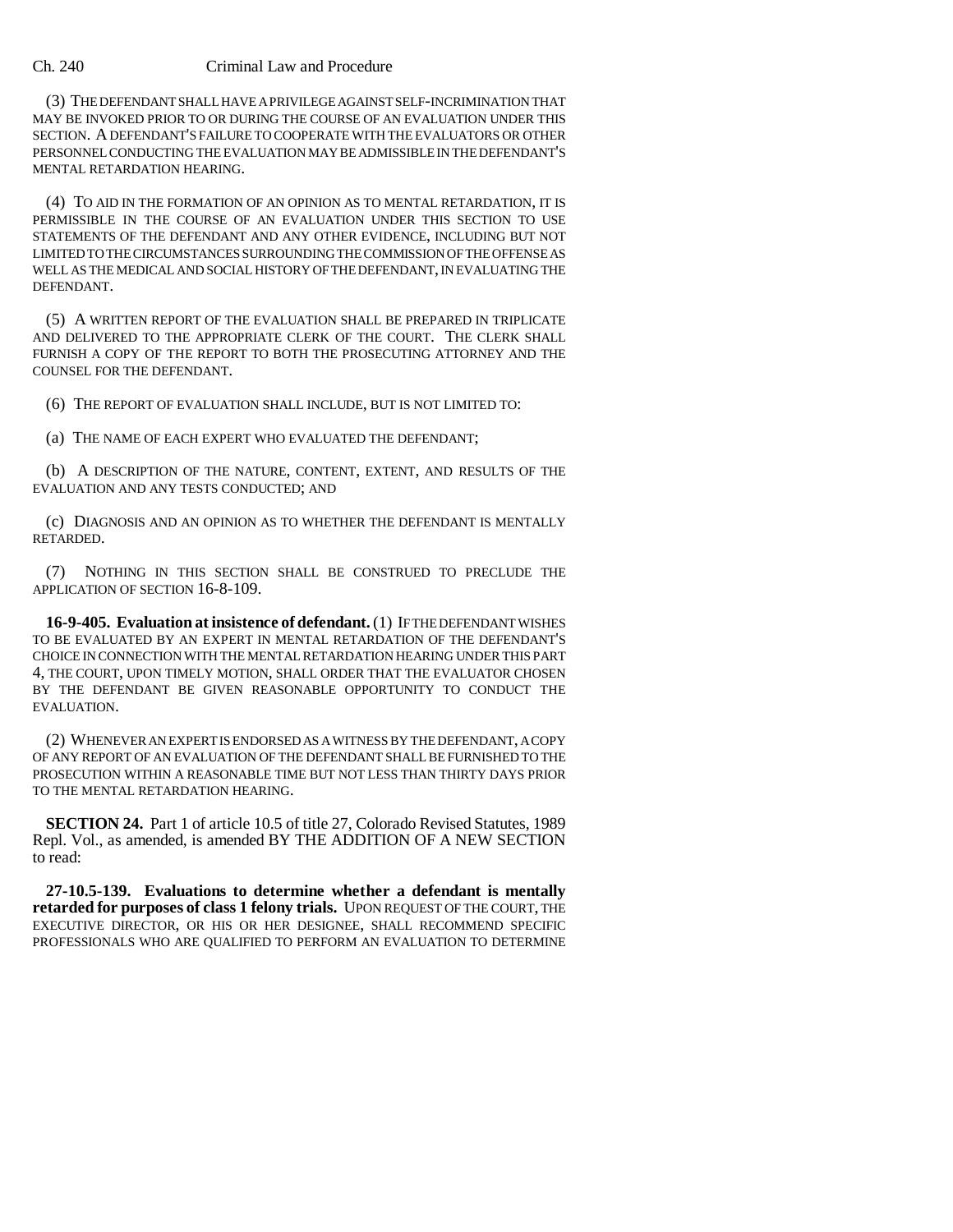WHETHER A DEFENDANT IS MENTALLY RETARDED, AS DEFINED IN SECTION 16-9-401, C.R.S. ANY PROFESSIONAL WHO IS RECOMMENDED SHALL BE LICENSED AS A PSYCHOLOGIST IN THE STATE OF COLORADO AND SHALL HAVE EXPERIENCE IN AND SHALL HAVE DEMONSTRATED COMPETENCE IN DETERMINATION AND EVALUATION OF PERSONS WITH MENTAL RETARDATION. THE EXECUTIVE DIRECTOR SHALL CONVENE A PANEL OF NOT FEWER THAN THREE INDIVIDUALS WITH EXPERTISE IN MENTAL RETARDATION WHO SHALL ASSESS THE QUALIFICATIONS OF LICENSED PSYCHOLOGISTS AND MAKE RECOMMENDATIONS TO THE EXECUTIVE DIRECTOR.

**SECTION 25.** Part 1 of article 9 of title 18, Colorado Revised Statutes, 1986 Repl. Vol., as amended, is amended BY THE ADDITION OF A NEW SECTION to read:

**18-9-115.5. Violation of a restraining order related to public conveyances.** ANY VIOLATION OF AN ORDER OF COURT OBTAINED PURSUANT TO RULE 65 OF THE COLORADO RULES OF CIVIL PROCEDURES, WHICH ORDER HAS SPECIFICALLY RESTRAINED A PERSON FROM TRAVELLING IN OR ON A PARTICULAR PUBLIC CONVEYANCE, SHALL BE A CLASS 3 MISDEMEANOR.

**SECTION 26.** 18-9-111 (5), Colorado Revised Statutes, 1986 Repl. Vol., as amended, is amended to read:

**18-9-111. Harassment - stalking.** (5) Where a person commits harassment by stalking under paragraph (a) of subsection (4) of this section, the following shall apply:

(a) A person commits a class 1 misdemeanor CLASS 6 FELONY for a first offense.

(a.5) For a second or subsequent offense, if such offense occurs within seven years of the date of a prior offense for which such person was convicted, the offender commits a class 1 misdemeanor and, in addition to any other penalty imposed pursuant to section 18-1-106, shall be sentenced to a mandatory minimum sentence of thirty days imprisonment CLASS 5 FELONY.

(b) If, at the time of the offense, there was a temporary restraining order, injunction, or any other court order in effect against such person prohibiting the behavior described in subparagraph (I) or (II) of paragraph (a) of subsection (4) of this section, such person commits a class 1 misdemeanor and, in addition to any other penalty imposed pursuant to section 18-1-106, shall be sentenced to a mandatory minimum sentence of sixty days imprisonment in the county jail CLASS 6 FELONY. In addition, when a violation under subsection (4) of this section is committed in connection with a violation of a court order, including but not limited to any restraining order or any order that sets forth the conditions of a bond, any sentence imposed for such violation pursuant to this subsection (5) shall run consecutively and not concurrently with any sentence imposed pursuant to section 18-6-803.5 and with any sentence imposed in a contempt proceeding for violation of the court order. Nothing in this paragraph (b) shall be construed to alter or diminish the inherent authority of the court to enforce its orders through civil or criminal contempt proceedings; however, before a criminal contempt proceeding is heard before the court, notice of the proceedings shall be provided to the district attorney for the district of the court where the proceedings are to be heard and the district attorney for